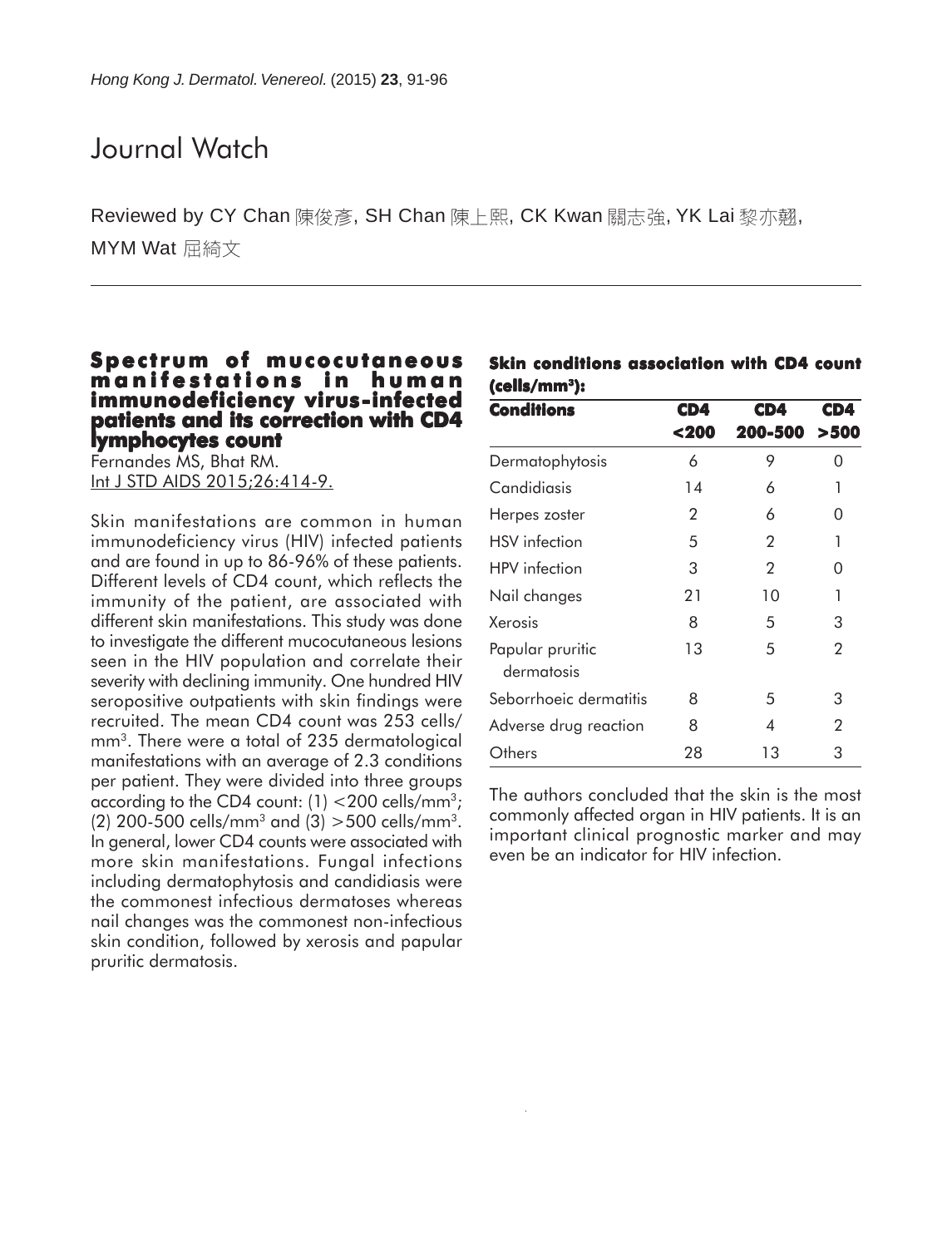#### **Microscopy outperformed in a comparison of five methods for detecting** *Trichomonas vaginalis* **in symptomatic women**

Nathan B, Appiah J, Saunders P, Heron D, Nichols T, Brun R, et al. Int J STD AIDS 2015; 26: 251-6.

*Trichomonas vaginalis* (TV) is a common protozoan sexually transmitted infection (STI), mainly diagnosed by wet mount microscopy. However, this method is of low sensitivity with variable results. Recently, nucleic acid amplification tests (NAATs) for TV have become available commercially and have been shown to have a high sensitivity and specificity. The aim of this study was to evaluate five different methods (1) Real-time in-house PCR targeting TV-specific repeats; (2) Aptima TV molecular test; (3) OSOM® Trichomonas Rapid Test which is a point-of-care test (POCT); (4) Culture to diagnose TV infection in symptomatic women and compare these to the current main method of diagnosis: (5) Wet mount microscopy. All symptomatic women aged over 18 years except those diagnosed to have TV in recent six weeks or those who had taken metronidazole within two weeks were recruited.

A total of 250 women were recruited over a sixmonth period; one culture was lost and three samples were excluded due to incomplete data. Results were negative in 220/246 samples in all five tests. In the remaining 26 positive samples, two or more tests were positive in 24 samples which were used as the reference. Seven samples were positive for all five tests and 11 samples were positive for four tests except TV wet mount microscopy. None of the samples were positive on wet mount alone. The prevalence of TV infection if diagnosed by wet mount alone was 3.66% whereas it was 9.75% if two positive results were used as a reference standard. This study showed that the sensitivity of in-house real-time PCR (88%), the Aptima TV test (92%), POCT (92%), culture (88%) was higher than wet mount (38%) in detecting TV in symptomatic women. The authors concluded that as wet mount microscopy was of poor sensitivity even in symptomatic women, either PCR, Aptima or OSOM® Trichomonas rapid test are recommended over microscopy in high-risk patients.

### **Risk of lymphoma in patients with atopic dermatitis and the role of dermatitis and of topical treatment: a systematic review and meta-analysis**

Legendre L, Barnetche T, Mazereeuw-Hautier J, Meyer N, Murrel D, Paul C. J Am Acad Dermatol 2015;72:992-1002.

There has been a controversy about the increased risk of lymphoma in patients with atopic dermatitis (AD) and the use of topical calcineurin inhibitors (TCIs) has also raised the concern of lymphoma risk. This systematic review aimed at assessing the risk of lymphoma and the role of TCIs in AD patients.

The authors retrieved original studies with the Medical Subject Headings (MeSH) "atopic dermatitis" or "eczema" and "lymphoma" or "neoplasm" published between 1980 and 2014. A total of 2046 references met the criteria and 23 articles were selected (5 cohort studies and 18 case control studies). Meta-analysis of the four cohort studies showed an increased risk of lymphoma in AD patients with a relative risk (RR) of 1.43 (95% CI 1.12-1.81). However, no such risk was found in case control studies, with an odds ratio (OR) of 1.18 (95% CI 0.94-1.47). The severity of AD was shown to be a significant risk factor, OR varied from 2.4(95%CI 1.5-3.8) to 3.72 (95%CI 1.4-9.87) in two case control studies and RR 1.95 (95%CI 1.15-3.12). Moreover, potent topical steroid treatment was shown in metaanalysis to increase lymphoma risk in case control studies, OR 1.73 (95%CI 1.52-1.97) but not for low potency steroid. Concerning the use of TCIs and lymphoma, a significant increased risk of lymphoma with topical tacrolimus use, mostly cutaneous lymphoma, was shown in only one cohort study with RR 6.56 (95%CI 3.03-14.19), with a follow-up period of 1.7 years.

The authors concluded that there is a modest increased risk of lymphoma in AD patients and the severity of AD appeared to be a significant risk factor. However, the role of potent topical steroid or TCIs is unlikely to be significant.

These results have to be interpreted with caution as the study was limited by the high degree of heterogeneity in study design, population, the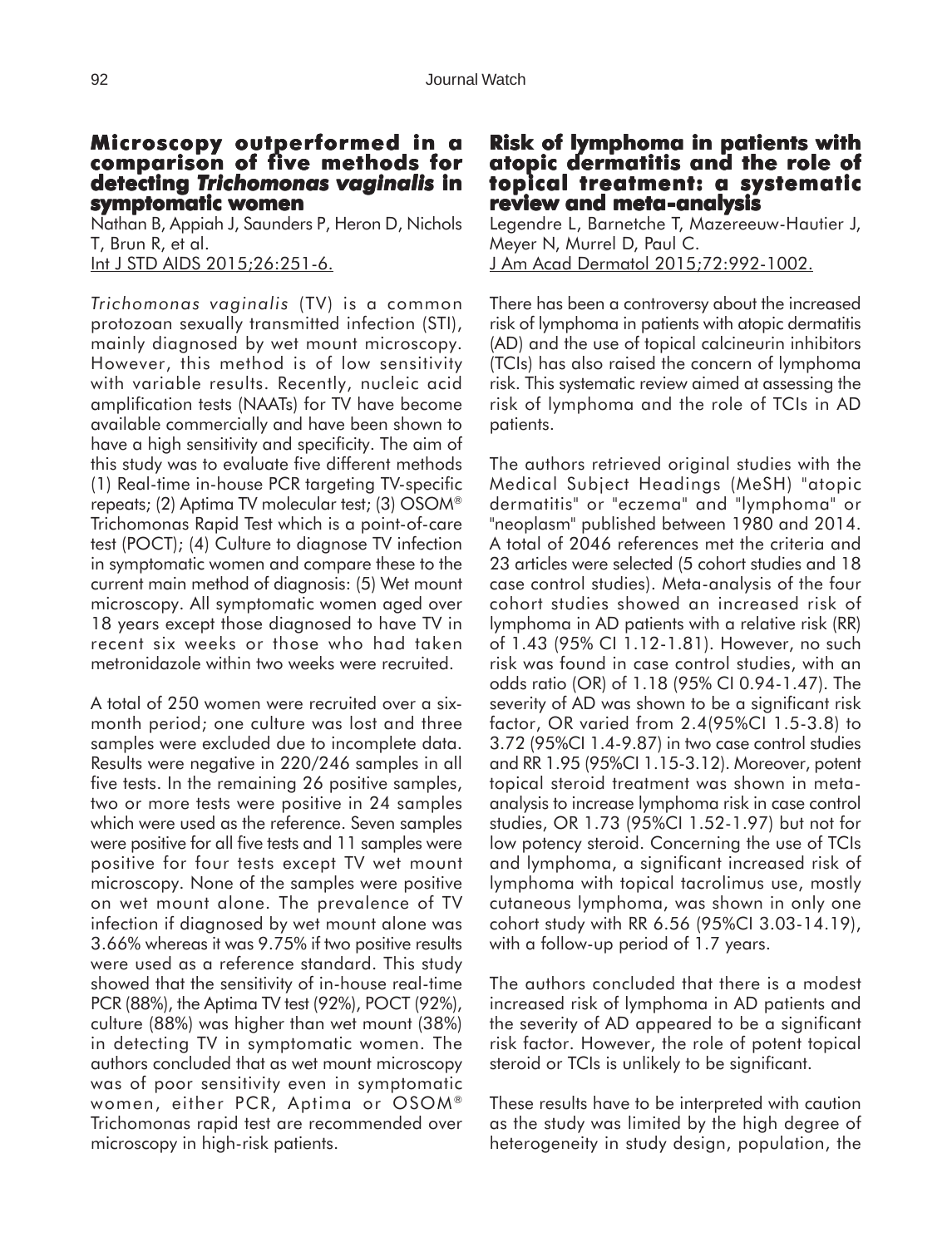definition of AD and lymphomas, treatment and follow-up protocol. Also, the possible misdiagnosis of cutaneous T-cell lymphoma as AD may be a potential bias in these studies. Finally, the role of other systemic immunosuppressants used was not assessed in these studies.

## **Psoriasis and risk of diabetes- associated microvascular and macrovascular complications**

Armstrong AW, Guérin A, Sundaram M, Wu EQ, Faust ES, Ionescu-Ittu R, et al. J Am Acad Dermatol 2015;72:968-77.

Patients with psoriasis are known to be at higher risk of developing diabetes. However, little is known about its effect on the course of diabetes. In this observational study, the authors aimed at comparing the risk of developing microvascular and macrovascular complications in diabetic patients with or without psoriasis.

The authors collected data from Truven Health Market Scan Research Databases, which is a large, nationally representative database that included approximately 25 million individuals annually, between 2000 and 2006. Patients with two or more diagnoses of diabetes were enrolled and they were then divided into two cohorts with or without psoriasis. Only those with a diagnosis of diabetes made prior to that of psoriasis for at least six months were included. Patients with both psoriasis and diabetes were matched with their diabetic counterparts using age, sex, gender, duration of diabetes, use of diabetic medication and prior microvascular and macrovascular events. The severity of psoriasis was categorised based on the use of systemic agents.

In 6164 patients with psoriasis, the risk of microvasular complications was significantly higher than those without psoriasis, hazard ratio  $(HR)$  1.14 ( $p < 0.01$ ) and the risk was higher in those with moderate to severe psoriasis than those with mild disease (HR 1.16 vs HR 1.13). A similar increase in risk was also observed with macrovascular complications (HR 1.13,  $p=$ 0.001). However, when stratified according to psoriasis severity, higher risk was not observed in those patients with severe psoriasis (mild case:  $HR=1.15$ ,  $p=0.003$  vs severe case:  $HR=1.10$ , p=0.21). The authors explained that this was

because the use of systemic agents, which had been shown in previous studies of being able to lower the risk of the macrovascular complications, had been used as a proxy for the measurement of disease severity.

The authors concluded that diabetic patients with psoriasis were more likely to develop both microand macrovascular complications. But further studies are needed to delineate the underlying pathogenic inflammatory pathways and the possible psoriasis-diabetes synergism. Hence, more aggressive screening for complications, and more targeted treatment might be needed for this group of patients.

This study was limited by the lack of clinical measurements on disease severity and the possible inaccurate coding of diagnoses in this nation-wide database.

### **Superiority of ivermectin 1% cream over metronidazole 0.75% cream in treating inflammatory lesions of rosacea: a randomized, lesions of a randomized, investigator-blinded trial**

Taieb A, Ortonne JP, Ruzicka T, Roszkiewicz J, Berth-Jones J, Peirone MH, et al. Br J Dermatol 2015;172:1103-10.

Papulopustular rosacea (PPR) is difficult to treat with only few choices of drugs. The authors conducted an investigator-blinded, randomised, parallel-group study aiming to compare the efficacy of once-daily ivermectin 1% cream (IVM 1%) against twice-daily metronidazole (MTZ 0.75%) cream, on the percentage reduction of inflammatory lesions in subjects with moderate to severe PPR over 16 weeks.

The severity of rosacea was determined by counting the inflammatory lesions and Investigator's Global Assessment (IGA). The incidence of adverse events (AEs) and local tolerance parameters were recorded. Subjects rated their disease by a 5 grade scale and completed questionnaires.

In this study, a total of 962 subjects were randomised to receiving IVM 1% (n=478) or MTZ 0.75% (n=484). At week 16, IVM 1% was significantly better than MTZ 0.75% in terms of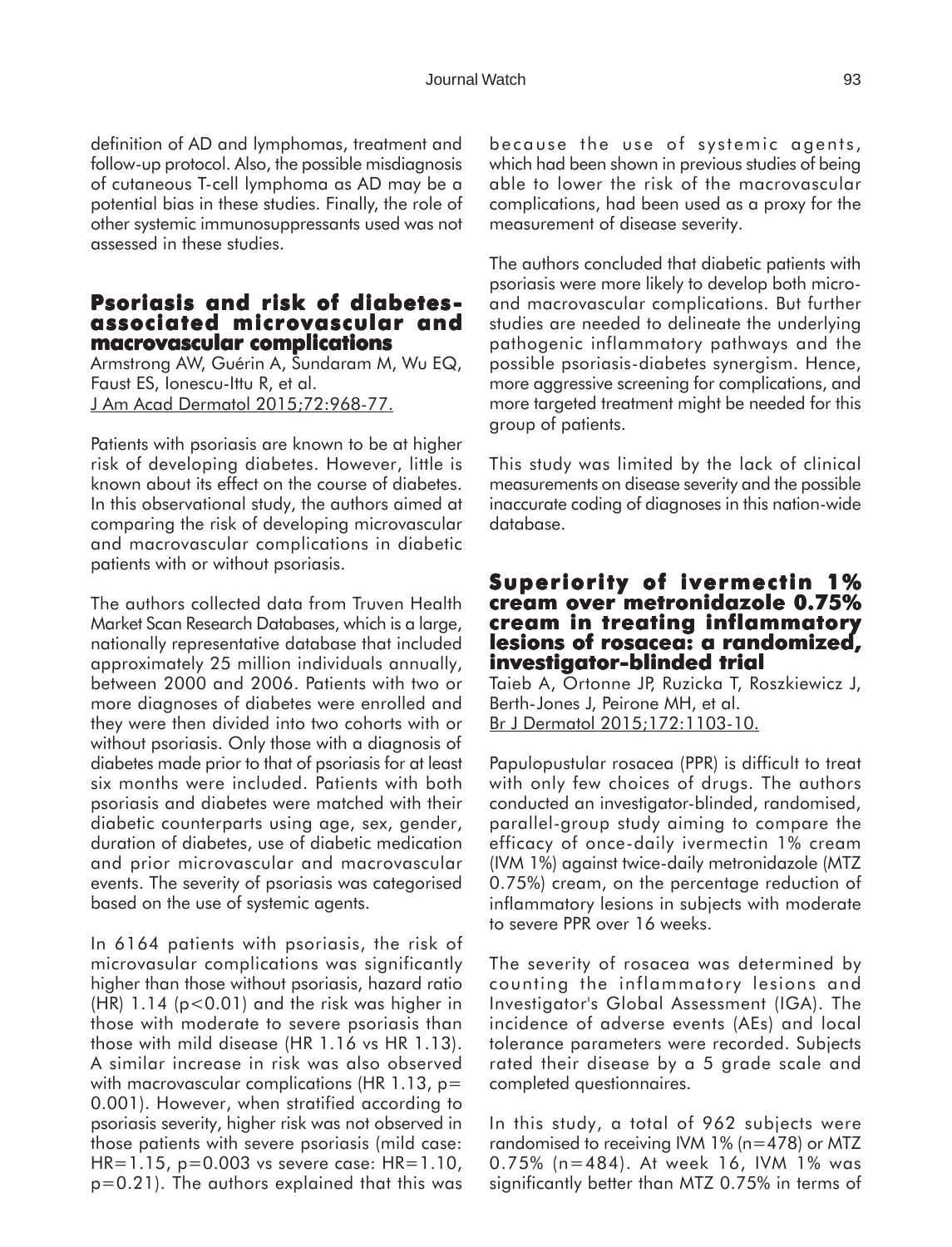decrease in inflammatory lesions (83.0% vs. 73.7%; p<0.001), which was noted as early as week 3. IGA showed that (subjects 'clear' or 'almost clear') IVM 1% was better (84.9% vs. 75.4%, respectively (p<0.001). The incidence of AEs was similar between the two groups. However, IVM 1% was better tolerated than MTZ 0.75%. There were more subjects receiving IVM 1% who rated their global improvement assessment as 'excellent' or 'good'.

In summary, the authors concluded that ivermectin 1% cream was significantly superior to metronidazole 0.75% cream.

## **Evidence-based topical treatments for tinea cruris and tinea corporis: cruris tinea a summary of a Cochrane systematic review**

van Zuuren EJ, Fedorowicz Z, El-Gohary M. Br J Dermatol 2015;172:616-41.

Tinea cruris and tinea corporis are two common fungal infections that can be treated with different topical antifungal creams. The authors reviewed the evidence for the effectiveness and safety of topical treatments for tinea cruris and tinea corporis. The authors searched the Cochrane Skin Group Specialised Register, CENTRAL in the Cochrane Library, Medline, Embase, LILACS and ongoing trials registries. There were one hundred and twenty-nine randomised controlled trials (RCTs) with 18 086 participants evaluating a range of interventions and most of these were topical azoles.

The authors noted in five studies that terbinafine showed a statistically significant higher clinical cure rate compared to placebo [risk ratio (RR) 4.51, 95% confidence interval (CI) 3.10-6.56]. There was a substantial heterogeneity in the data for mycological cure and therefore could not be pooled for analysis. In three studies, mycological cure rates were shown to be better with naftifine (1%) compared with placebo (RR 2.38, 95% CI 1.80-3.14), however, the quality of the evidence was low.

Azoles mixed with corticosteroids were noted to be slightly more effective than azoles alone for clinical cure, but the mycological cure rate could not demonstrate a statistically significant difference. The design of most studies were suboptimal and poorly reported. Most active interventions demonstrated adequate therapeutic effects.

In conclusion, this review found that there was a need for further, high-quality, adequately powered RCTs to assess the effects of different topical antifungal creams in treating skin fungal infections, in order to produce reliable evidence in guiding the clinicians.

### **A multicentre randomized trial of trial of the treatment of patients with pemphigus vulgaris with infliximab and prednisone compared with prednisone alone**

Hall RP, Fairley J, Woodley D, Werth VP, Hannah D, Streilein RD, et al. Br J Dermatol 2015;172:760-8.

Tumour necrosis factor (TNF) is well-known to be an important factor in the pathogenesis of pemphigus vulgaris (PV). The authors of this study aimed to assess the safety profile of infliximab (IFX), a TNF inhibitor, with prednisone compared with prednisone alone in the treatment of PV. Treatment response was measured and mechanistic studies were done.

In this study, subjects with PV who had active disease while being maintained on prednisone were randomised to receive either IFX or placebo besides prednisone. The authors assessed the response rate and immunoglobulin (Ig) G antidesmoglein (Dsg)1 and Dsg3 antibodies at 18 and 26 weeks. Ten subjects were randomised to each group. All patients tolerated IFX and none had severe adverse effects during the study. One subject in each group responded at week 18 and at week 26, three IFX-treated subjects compared to none in the placebo group responded  $(p=0.21)$ . At weeks 18 and 26, the median IgG anti-Dsg1 and anti-Dsg3 levels were lower in the IFX-treated patients [IgG anti-Dsg-1 (week 18, p=0.035; week 26, p=0.022); IgG anti-Dsg3 (week 18, p=0.035; week 26, p=0.05)].

The authors concluded that there was no significant difference between the study arms in the percentage of subjects with treatment-related adverse events. IFX therapy failed to demonstrate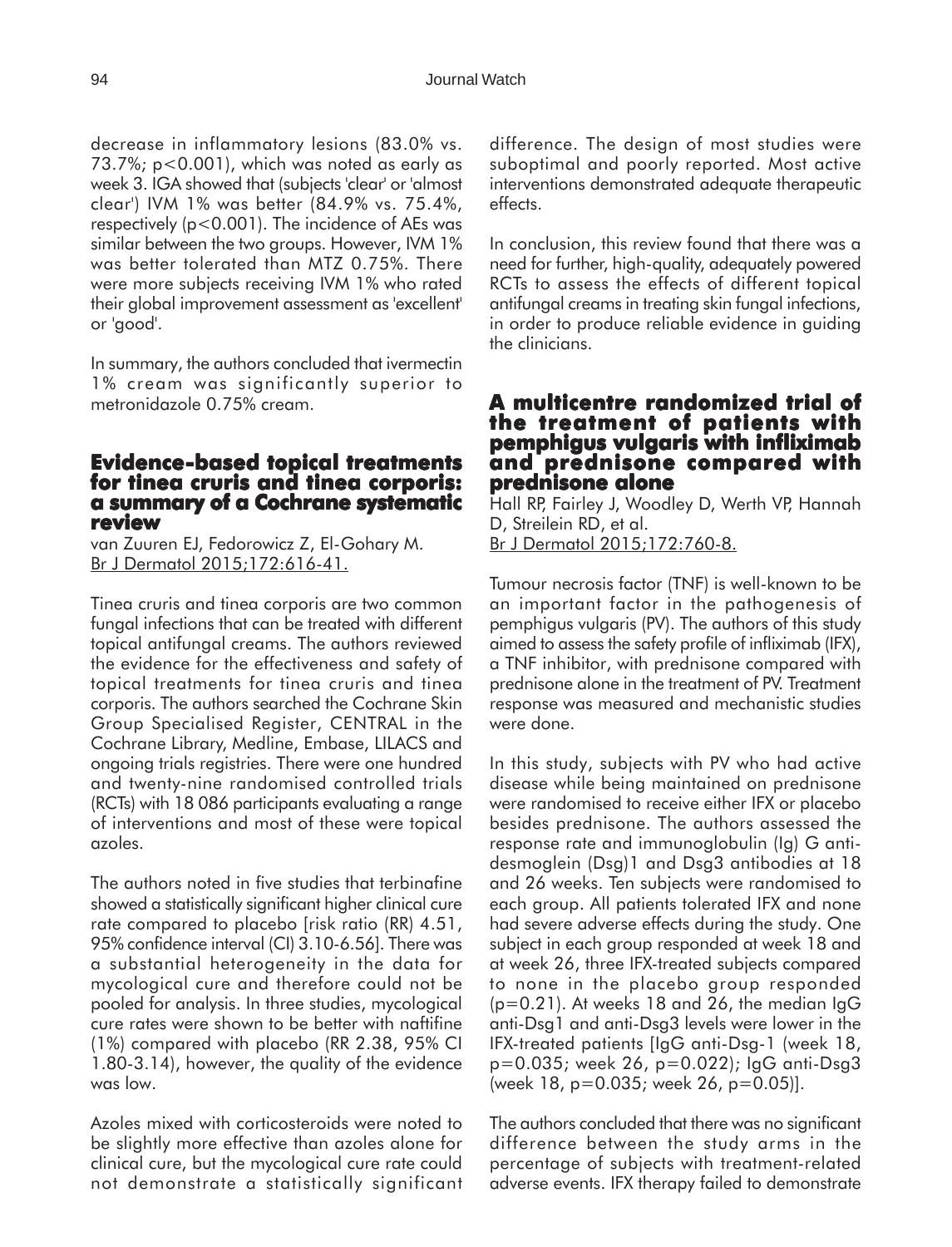superior efficacy in the treatment of patients with PV in this randomised, placebo controlled trial. IFX treatment might be associated with a reduction in anti-Dsg1 and Dsg3 antibodies. However, this study was limited by its small sample size.

### **Risk of serious infection with biologic and systemic treatment of psoriasis. and treatment of Results from the Psoriasis Longitudinal Assessment and Registry (PSOLAR) egistry**

Kalb RE, Fiorentino DF, Lebwohl MG, Toole J, Poulin Y, Cohen AD, et al. JAMA Dermatol 2015 May 13. doi: 10.1001/ jamadermatol.2015.0718. [Epub ahead of print]

Biologic therapies have immunomodulatory or immunosuppressive effects that may predispose patients to potential adverse events. Understanding the long-term safety profile of such therapy, particularly with regard to events such as serious infections, is crucial.

This was a multicentre, longitudinal, disease-based registry (Psoriasis Longitudinal Assessment and Registry [PSOLAR]) at dermatology centres. This study evaluated the incidence of serious infections among patients with psoriasis exposed to different biologic therapies and compares the risk with these individual therapies to the risk with non-biologic treatments. A serious infection was defined as any infection that results in death, is life-threatening, requires inpatient hospitalisation or prolongs existing hospitalisation, causes persistent or significant disability or incapacitation, or may jeopardise the patient or require intervention to prevent one of these outcomes.

A total of 11,466 patients with psoriasis from 2007 to 2013 were enrolled in the study. The cumulative incidence rate of serious infections across treatment cohorts was 1.45 per 100 patient-years (n=323). In the ustekinumab, etanercept, adalimumab, and infliximab cohort, the rates of serious infection were 0.83, 1.47, 1.97, and 2.49 per 100 patient-years respectively, and 1.05 and 1.28 per 100 patient-years in the nonmethotrexate/nonbiologics and methotrexate/ nonbiologics cohorts, respectively. The most commonly reported serious infections across the registry were cellulitis and pneumonia. The following were associated with an increased risk

of serious infection: advanced age, diabetes mellitus, smoking, significant infection history, infliximab exposure and adalimumab exposure.

It was discovered that adalimumab and infliximab appeared to carry a higher risk of serious infection compared with nonmethotrexate and nonbiologic therapies, whereas etanercept and ustekinumab did not. These findings can provide guidance to dermatologists when considering different treatment modalities for patients with psoriasis.

### **Long-term management of adult Long-term of adult vulvar lichen sclerosus. A prospective cohort study of 507 women**

Lee A, Bradford J, Fischer G. JAMA Dermatol 2015 Jun 12. doi: 10.1001/ jamadermatol.2015.0643. [Epub ahead of print]

The use of superpotent topical corticosteroids (TCS) is the accepted first-line treatment for vulval lichen sclerosus (VLS). However, there is a lack of evidence regarding the optimum measures for maintaining remission, the ideal duration of follow-up and whether long-term management can prevent complications. The following aspects of long-term preventive TCS treatment of VLS were studied: target outcome of induction and maintenance of normal skin texture and colour, whether the risk of vulvar carcinoma is decreased, relief of symptoms, improvement in function, and preservation of vulval architecture, as well as to evaluate the adverse effects of treatment.

This was a prospective, single-centre cohort study of 507 women with biopsy-proven VLS who were treated with TCSs from 2008 to 2014 in Australia. Once disease and symptom suppression had been achieved, a long-term preventive management was initiated. Gradual reduction of TCS potency, titrated to the clinical response was attempted in all patients. A total of 150 patients (29.6%) did not carry out the advised treatment and were considered partially compliant while a total of 357 patients (70.4%) were compliant and adhered to treatment instructions. None of the compliant patients developed biopsy-proven squamous cell carcinoma or vulvar intraepithelial neoplasia during the follow-up period while 7 (4.7%) of the partially compliant patients (p<0.001) developed malignant changes. Symptoms were suppressed in 333 (93.3%) compliant patients compared to